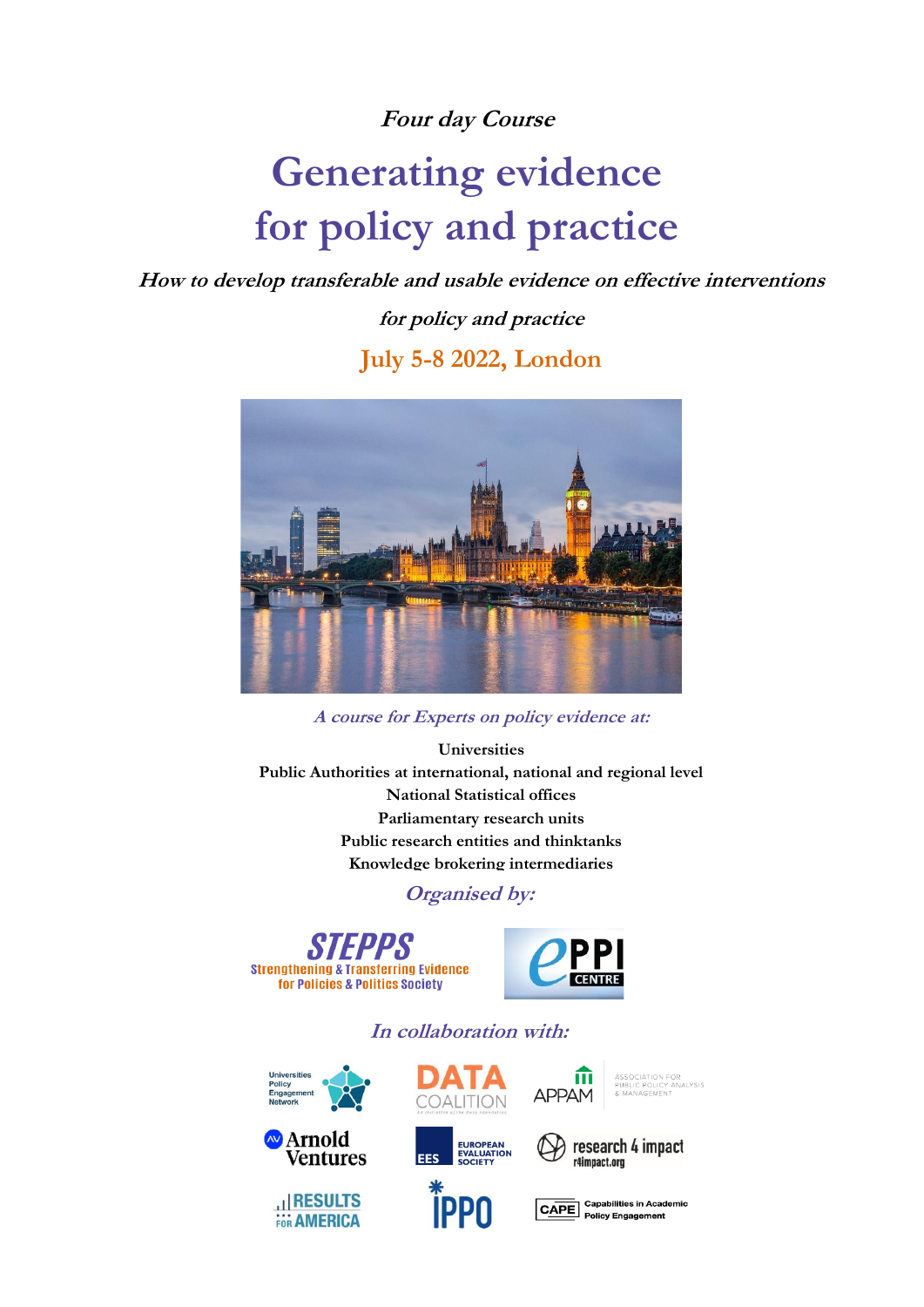## **Introduction**

STEPPS assembles policymakers, policy evaluators, academia, data scientists, knowledge mobilisers and governmental and parliamentary strategists. This member based Network fosters an international dialogue for building and disseminating evidence to stimulate the effectiveness of policies. Worldwide, the momentum for evidence-informed policymaking remains high; the COVID-19 pandemic has generated clear-cut illustrations of the importance of reliable and accessible data of multidisciplinary research to improve the robustness of policymaking. Worldwide, innovations have occurred to improve and professionalise the interaction between research and policy.

This four day Course takes place at UCL, with the support of its EPPI-Centre, which has been working to promote evidence-informed policy and practice since the early 1990s.

#### **Day 1 From Public Research to Evidence**

We start with giving insights into the latest developments of research synthesis. We discuss systematic reviewing, rapid and living reviews and its latest developments. The next topic will be on generating reliable evidence. How can we generate the best Randomized Controlled Trials for new and robust evidence? We end the first day by discussing the future of knowledge broker intermediaries.

#### **Day 2 Innovative Methods & Techniques for Generating Usable Evidence**

The second day will focus on methods to generate useable evidence. We will first focus on the role of What Works Centres in appraising strong and reliable evidence. Then, we consider the conditions for the most relevant evidence for policymakers. Next, we will shed light on how national statistical organizations use public data for evidence-informed policies. The last session is focused on using algorithms as an innovative technology in supporting policy interventions. A practical example for supporting job seekers getting back to work will be discussed.

#### **Day 3 Generating and Appraising Transferable Evidence**

This day emphasizes the transferability of evidence. We will start by discussing the possibilities of transferring evidence internationally. Next, we pay attention to the Art and Craft of Science Advice and the important considerations in that area. In light of the international transferability of evidence, we will discuss the US perspective and experience on this. We will finish this day by discussing policy instruments for appraising the usability of evidence.

#### **Day 4 Practising Your Evidence**

On the last day you will get the opportunity to put the acquired knowledge of the previous days into practice. After working on a case study in groups in the morning, you will present your findings before a panel in the afternoon. After the presentation we will evaluate the Course with all participants and close by sharing the lessons we have learned.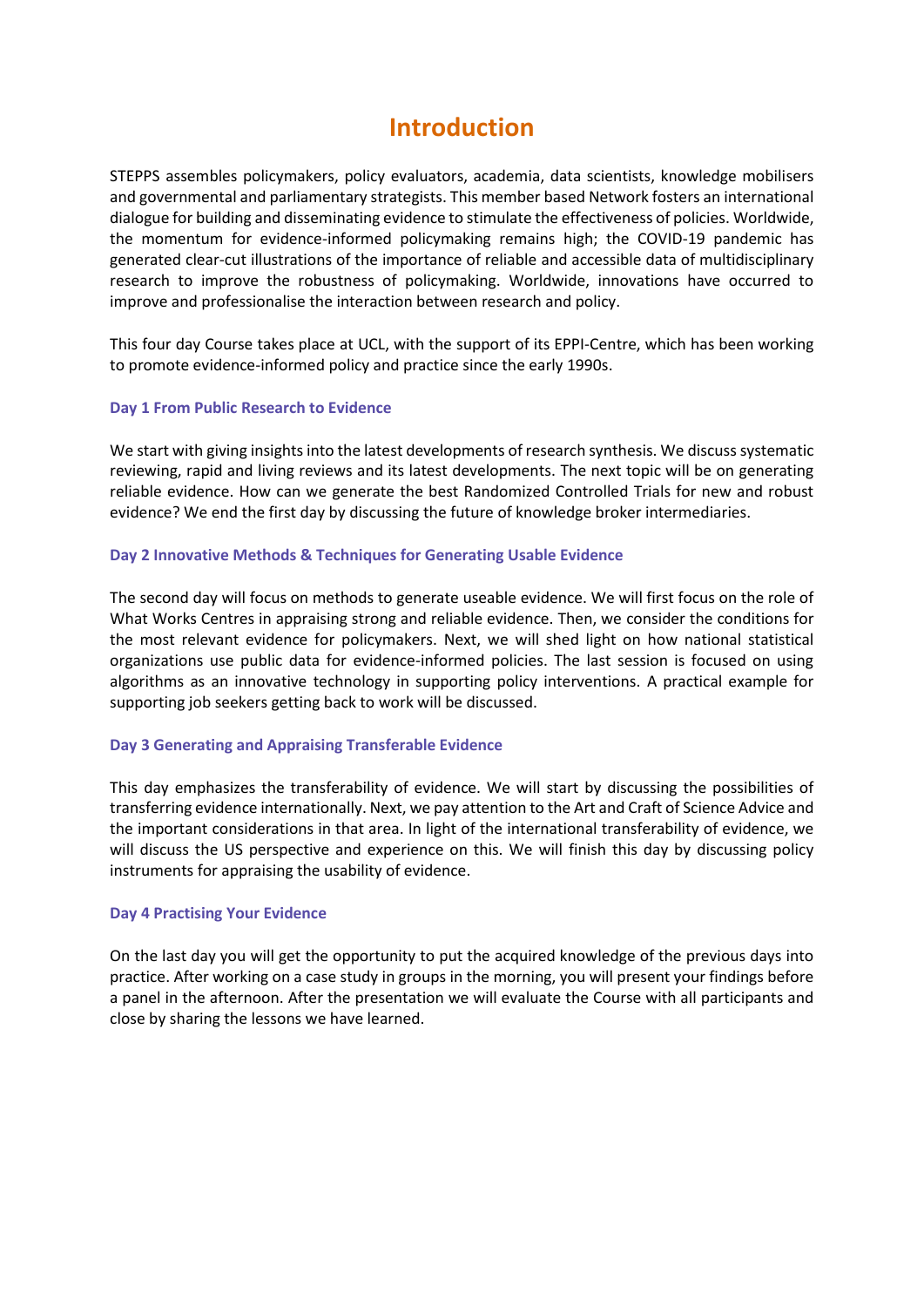## **Program**

| Time  | Monday July 4 – Welcoming dinner (optional) |
|-------|---------------------------------------------|
| 18:00 | Location: TBA                               |

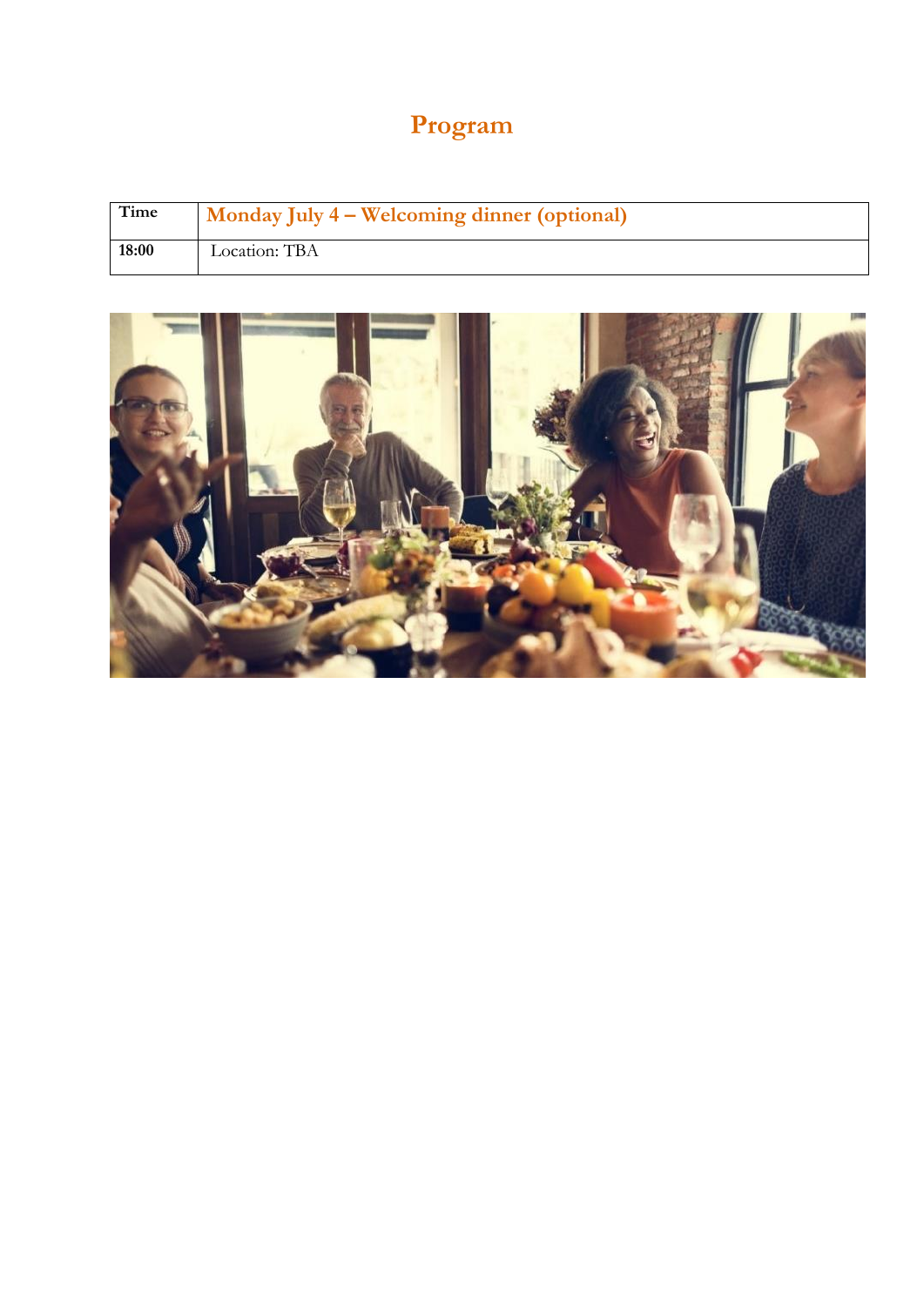| Time  | Tuesday July 5 – From Public Research to Evidence                                                                                                  |
|-------|----------------------------------------------------------------------------------------------------------------------------------------------------|
| 09:00 | James Thomas, Professor of Social Research and Policy at University College London & Deputy<br>Director of EPPI-Centre, UK                         |
|       | Rebecca Rees, Senior Lecturer in Evidence Informed Policy and Practice at University College<br>London & Associate Director of the EPPI-Centre, UK |
|       | - Introduction                                                                                                                                     |
|       | - Research Synthesis                                                                                                                               |
|       | Systematic reviewing to map and synthesise existing research                                                                                       |
|       | Answering diverse policy questions through research synthesis                                                                                      |
|       | Rapid and living reviews - recent developments                                                                                                     |
| 10:30 | <b>BREAK</b>                                                                                                                                       |
| 11:00 | Rebecca Rees, Senior Lecturer in Evidence Informed Policy and Practice at University College<br>London & Associate Director of the EPPI-Centre, UK |
|       | Dylan Kneale, Principal Research Fellow at UCL's Faculty of Education and Society, UK                                                              |
|       | - Evidence Synthesis                                                                                                                               |
|       | Systematic reviews and the generalisability of evidence                                                                                            |
|       | Activity - appraising systematic reviews                                                                                                           |
| 12:30 | <b>LUNCH</b>                                                                                                                                       |
| 13:30 | David Halpern, Chief Executive of the Behavioural Insights Team & the What Works National<br>Advisor, UK                                           |
|       | - Generating reliable evidence                                                                                                                     |
|       | Recent findings from BIT                                                                                                                           |
|       | The importance of coordinating international standards for evidence                                                                                |
|       | Examples of replicated RCTs in different countries                                                                                                 |
|       | The growth of the 'What Works?' movement in the UK and beyond<br>Appraising the transferability of evidence                                        |
|       |                                                                                                                                                    |
| 15:00 | <b>BREAK</b>                                                                                                                                       |
| 15:30 | Jonathan Breckon, Visiting Senior Research Fellow at King's College London, UK                                                                     |
|       | - The future of knowledge broker intermediaries                                                                                                    |
|       | Definition and positioning of knowledge brokers within academia, government or in<br>٠<br>business                                                 |
|       | Different roles for different knowledge brokers<br>٠                                                                                               |
|       | How to create a successful knowledge broker organisation?                                                                                          |
| 17:00 | End of Day 1                                                                                                                                       |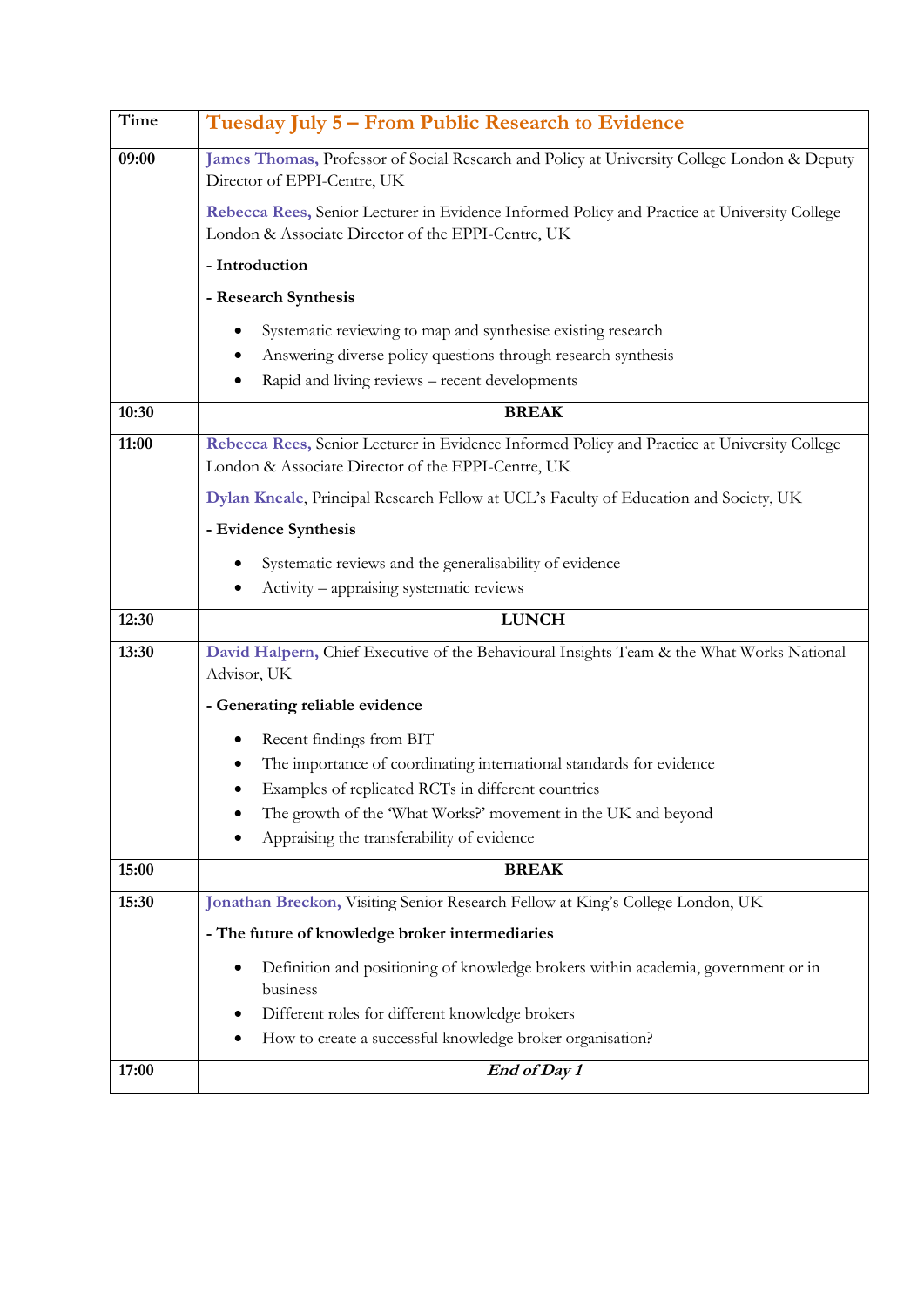| <b>Time</b> | Wednesday July 6 - Innovative Methods & Techniques for Generating                                                   |
|-------------|---------------------------------------------------------------------------------------------------------------------|
|             | <b>Usable Evidence</b>                                                                                              |
|             |                                                                                                                     |
| 09:00       | Stephanie Waddell, Assistant Director Impact and Knowledge Mobilisation at the Early<br>Intervention Foundation, UK |
|             | Kirsten Asmussen, Head of What Works, Child Development, UK                                                         |
|             | - The role of What Works Centres                                                                                    |
|             | A trusted source of reliable evidence: evidence standards and assessments                                           |
|             | Understanding context and ensuring relevance to policy and practice                                                 |
|             | Supporting the use of evidence in policy and practice                                                               |
| 10:30       | <b>BREAK</b>                                                                                                        |
| 11:00       | Kathryn Oliver, Associate Professor of Sociology and Public Health, UK                                              |
|             | - Conditions for the most relevant evidence for policymakers                                                        |
|             | Identifying policymakers' needs                                                                                     |
|             | Shaping research activities and outputs                                                                             |
|             | Mobilising evidence for use                                                                                         |
|             | Ethics and morals of evidence production and use for policy                                                         |
| 12:30       | <b>LUNCH</b>                                                                                                        |
| 13:30       | Tess Carter, Head of Coordination and Strategy at the Office for National Statistics, UK                            |
|             | Chris Shine, Coordination Lead at the Office for National Statistics, UK                                            |
|             | - Using public data of national statistical organizations for evidence-informed policies                            |
|             | The role of a National Statistics Institute                                                                         |
|             | How to help policymakers make best use of data and analysis?                                                        |
|             | Lessons from COVID-19                                                                                               |
|             | Making public data more accessible                                                                                  |
|             | What can academia add to public data?                                                                               |
| 15:00       | <b>BREAK</b>                                                                                                        |
| 15:30       | Maurice Guiaux, Senior Research Analyst and Advisor at the Research and Evaluation Centre of                        |
|             | the Dutch Institute for Employee Benefit Schemes (UWV), the Netherlands                                             |
|             | - Evidence and algorithms for supporting job seekers getting back to work                                           |
|             | Practical example of a policy intervention                                                                          |
|             | Building a reliable algorithm based on behavioural evidence                                                         |
|             | Making algorithms verifiable and ready for use                                                                      |
|             | Generating support for algorithms among the professionals that use them                                             |
|             | Should we use self-regulating algorithms within governmental services?                                              |
| 17:00       | End of Day 2                                                                                                        |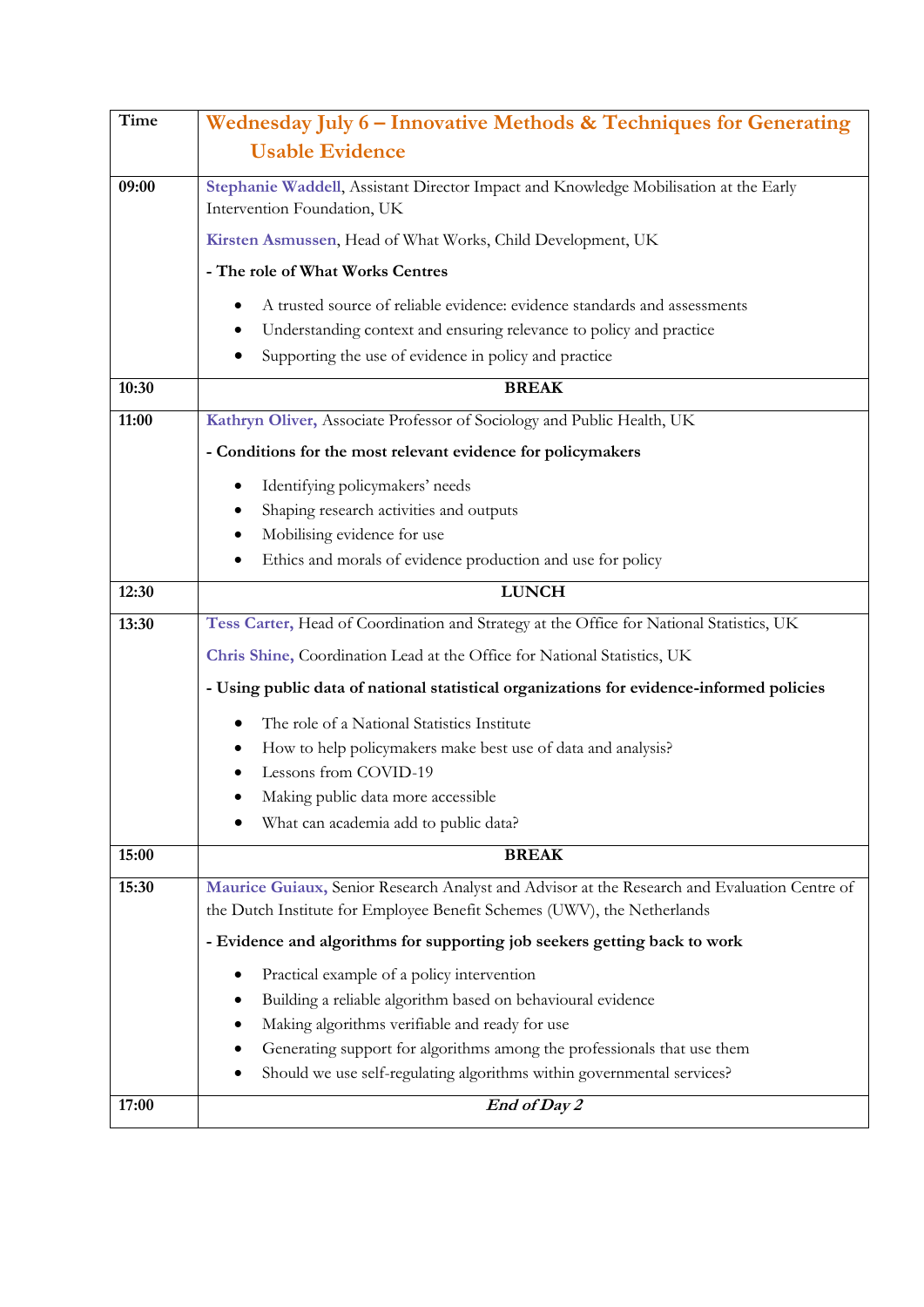| <b>Time</b> | Thursday July 7 - Generating and Appraising Transferable Evidence                                                               |
|-------------|---------------------------------------------------------------------------------------------------------------------------------|
| 09:00       | Sir Geoff Mulgan, Professor of Collective Intelligence, Public Policy and Social Innovation at<br>University College London, UK |
|             | - International transferability of evidence                                                                                     |
|             |                                                                                                                                 |
|             | Successes and failures with international transferability                                                                       |
|             | Urgencies created by COVID-19<br>How other fields handle the challenge of transferability                                       |
|             | How to improve the international exchange of evidence                                                                           |
| 10:30       | <b>BREAK</b>                                                                                                                    |
| 11:00       | Matthew Flinders, Chair of Universities Policy Engagement Network & Professor of Politics at                                    |
|             | the University of Sheffield, UK                                                                                                 |
|             | - The Art and Craft of Science Advice                                                                                           |
|             | Contextual pressures – understanding the ecosystem                                                                              |
|             | Increasing emphasis on different forms of knowledge                                                                             |
|             | Knowledge transfer is not a rational process                                                                                    |
|             | Competing with other forms of knowledge and short-term irrational interests                                                     |
|             | Translational skills are key - emotional intelligence and cultural sensitivity                                                  |
|             | Timing and trust - building relationships and looking for windows                                                               |
|             |                                                                                                                                 |
| 12:30       | <b>LUNCH</b>                                                                                                                    |
| 13:30       | David Medina, COO & Co-Founder of Results for America, USA                                                                      |
|             | - International transferability of evidence from the USA                                                                        |
|             | Multiple Federal Evidence Definitions/Frameworks                                                                                |
|             | Multiple Federal What Works Clearinghouses including evidence from outside U.S.                                                 |
|             | Economic Mobility Catalogue and Case Studies help make evidence more accessible and                                             |
| 15:00       | actionable for all<br><b>BREAK</b>                                                                                              |
|             |                                                                                                                                 |
| 15:30       | Roger Pielke, Author of "The Honest Broker" & Professor of Environmental Studies at the<br>University of Colorado Boulder, USA  |
|             | - Policy instruments for appraising usable evidence                                                                             |
|             | Different levels for evidence; micro level (intervention focused) vs. global level (global<br>$\bullet$                         |
|             | crises)                                                                                                                         |
|             | When is Science able to deliver evidence?                                                                                       |
|             | Science policy in support of policy for science                                                                                 |
|             | Towards international standards for evidence?                                                                                   |
|             | Political priorities vs. science advice; coping with resistance                                                                 |